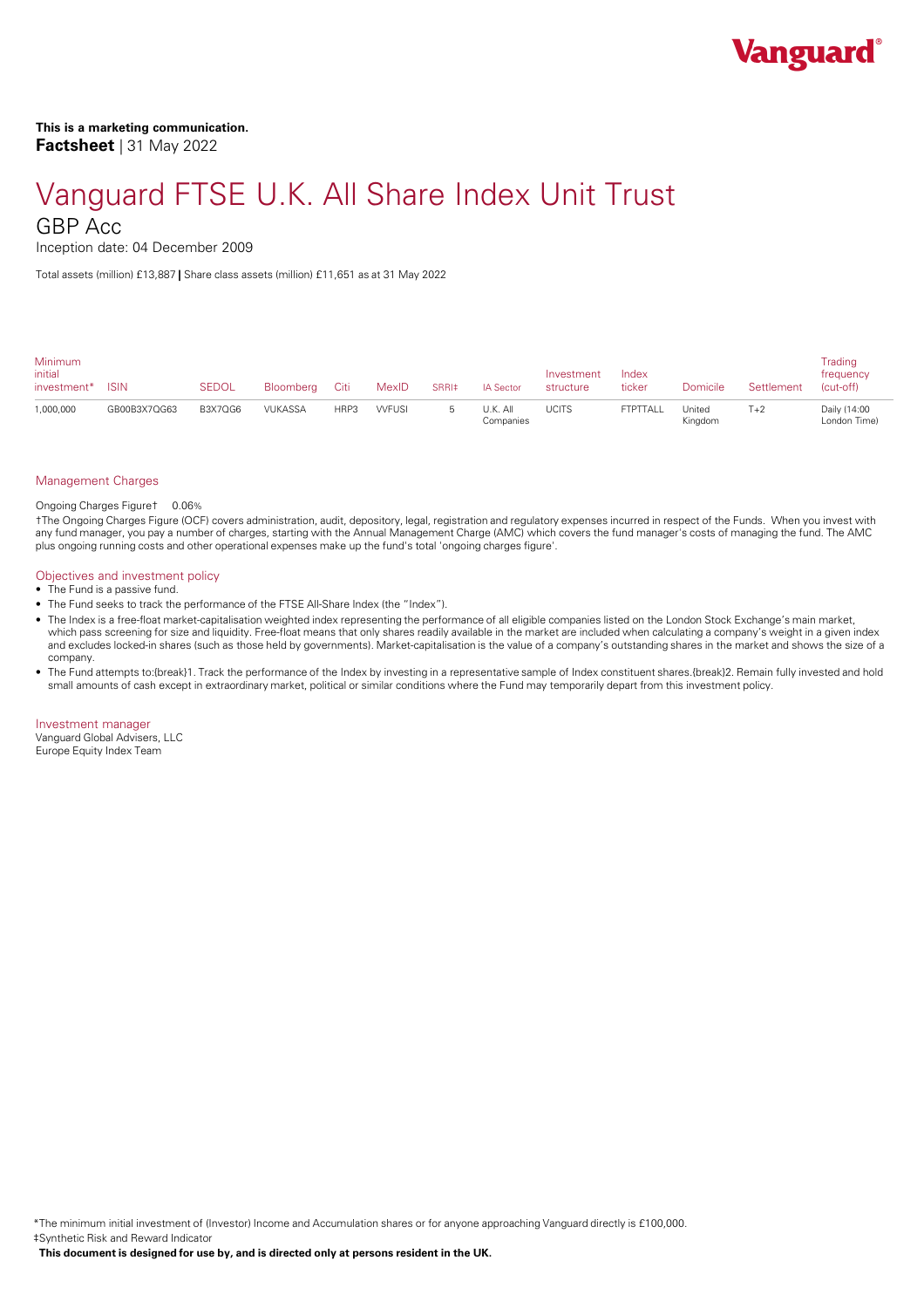#### Performance summary\*\*

GBP**—**Vanguard FTSE U.K. All Share Index Unit Trust Benchmark**—** FTSE All-Share Index



|                        | 01 Jun 2017<br>$\sim$<br>31 May 2018 | 01 Jun 2018<br>$\overline{\phantom{a}}$<br>31 May 2019 | 01 Jun 2019<br>$\overline{\phantom{a}}$<br>31 May 2020 | 01 Jun 2020<br>$\overline{\phantom{a}}$<br>31 May 2021 | 01 Jun 2021<br>$\overline{\phantom{a}}$<br>31 May 2022 |
|------------------------|--------------------------------------|--------------------------------------------------------|--------------------------------------------------------|--------------------------------------------------------|--------------------------------------------------------|
| Fund (Net of expenses) | 6.86%                                | $-3.33\%$                                              | $-11.28\%$                                             | 22.45%                                                 | 8.76%                                                  |
| Benchmark              | 6.53%                                | $-3.17\%$                                              | $-11.16\%$                                             | 23.13%                                                 | 8.27%                                                  |

| Performance**          | month | Quarter | Year to<br>date | year  | 3 years | 5 years | 10 years | Since<br>inception |
|------------------------|-------|---------|-----------------|-------|---------|---------|----------|--------------------|
| Fund (Net of expenses) | 0.68% | 2.37%   | .98%            | 8.76% | 5.72%   | 4.07%   | 8.00%    | 7.20%              |
| Benchmark              | 0.69% | 2.31%   | .50%            | 8.27% | 5.80%   | 4.09%   | 8.05%    | 7.27%              |

\*\*In this document the performance displayed for the Fund(s) and therefore relative performance to the benchmark index may be impacted by swing pricing. The NAV of a Fund may swing according to subscription/redemption activity so that transaction costs caused by these cashflows are notborne by the existing holders in a Fund. The benchmark index is not affected by swing pricing and therefore you may see tracking difference between the performance of the Fund and the benchmark. Performance and Data is calculated on closing NAV as at 31 May 2022. **Past performance is not a reliable indicator of future results.**

Source: Vanguard; FTSE All-Share Index

Key investment risks

The value of equities and equity-related securities can be affected by daily stock market movements. Other influential factors include political, economic news, company earnings and significant corporate events. Movements in currency exchange rates can adversely affect the return of your investment.

Liquidity risk. Lower liquidity means there are insufficient buyers or sellers to allow the Fund to sell or buy investments readily.

Counterparty risk. The insolvency ofany institutions providing services such as safekeeping of assets or acting as counterparty to derivatives or other instruments, may expose the Fund to financial loss.

Index tracking risk.The Fund is not expected to track the performance of the Index at all times with perfect accuracy. The Fund is, however, expected to provide investment results that, before expenses, generally correspond to the price and yield performance of the Index.

Please also read the risk factors section in the prospectus and the Key Investor Information Document, both of which are available on the Vanguard website.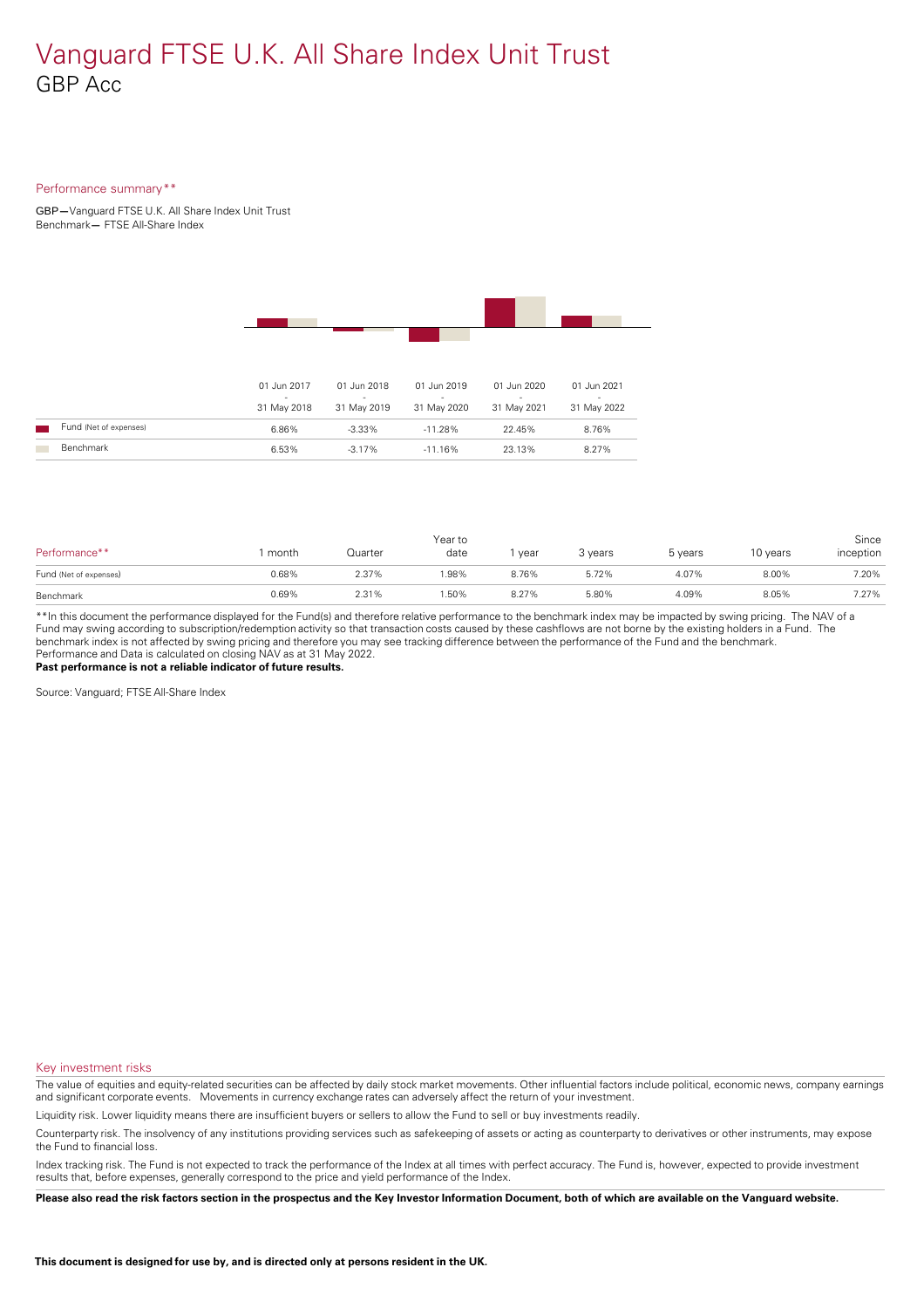Data as at 31 May 2022 unless otherwise stated.

| <b>Characteristics</b>  | Fund   | <b>Benchmark</b> | т  |
|-------------------------|--------|------------------|----|
| Number of stocks        | 594    | 600              | SI |
| Median market cap       | £37.8B | £37.8B           | A: |
| Price/earnings ratio    | 11.3x  | 11.4x            | H  |
| Price/book ratio        | 1.7x   | 1.7x             | U  |
| Return on equity        | 12.5%  | 12.5%            | G  |
| Earnings growth rate    | 5.4%   | 5.4%             | D  |
| Turnover rate           | $1\%$  |                  | B  |
| Equity yield (dividend) | 3.4%   | 3.4%             | Bı |
| Quoted Historic Yield   | 2.99%  |                  | G  |
|                         |        |                  |    |

The PTR (Portfolio Turnover Rate) approach considers the total security purchases and sales, the total subscriptions and redemptions and the average net assets of the fund to calculate the turnover figure. Data as at 30 April 2022.

#### Top 10 holdings

| Shell plc                    | 7.4% |
|------------------------------|------|
| AstraZeneca plc              | 6.6  |
| <b>HSBC Holdings plc</b>     | 4.4  |
| Unilever                     | 4.0  |
| GSK plc                      | 3.5  |
| Diageo plc                   | 3.4  |
| BP plc                       | 3.4  |
| British American Tobacco plc | 3.2  |
| Glencore plc                 | 2.8  |
| Rio Tinto                    | 2.5  |
|                              |      |

**Top 10 approximately equals 41.2% of net assets** Data as at 31 May 2022

#### Weighted exposure



| <b>Financials</b>             | 21.9% |
|-------------------------------|-------|
| <b>Consumer Staples</b>       | 15.2  |
| <b>Health Care</b>            | 11.4  |
| Energy                        | 11.3  |
| Industrials                   | 10.7  |
| <b>Consumer Discretionary</b> | 106   |
|                               |       |

| <b>Basic Materials</b> | 8.7% |
|------------------------|------|
| Utilities              | 3.6  |
| <b>Real Estate</b>     | 31   |
| Telecommunications     | ? ?  |
| Technology             | 1.3  |
|                        |      |

Sector categories are based on the Industry Classification Benchmark system ("ICB"), except for the "Other" category (if applicable), which includes securities that have not been provided an ICB classification as ofthe effective reporting period.

#### Market allocation



United Kingdom 100.0%

#### **Source: Vanguard**

### **Glossary for fund characteristics**

The fund characteristics section above contains a number of metrics that professional investors use to value individual stocks against a market or index average. These metrics can also be used to value and compare funds to the market by taking the average of all the stocks held in the fund and comparing them to those of the fund's benchmark index. We've provided a definition of the terms used for your convenience.

**Median market cap (capitalisation)** looks at all companies in a mutual fund portfolio and calculates the mid point market capitalisation. Market capitalisation represents the aggregate value of a company's stock.

Price **earnings ratio (P/E ratio)** of a stock is the price paid for a share divided by the annual profit earned by the firm per share. A stock with a price of £10 a share, and earnings last year of £1 a share, would have a P/E ratio of 10.

**Price book ratio** compares a stock's market value to its book value (the accounting value of a stock). It is calculated by dividing the current closing price of the stock by the latest quarter's book value per share.

**Return on equity** is a measure of a company's profitability that reveals how much profit a company generates with the money shareholders have invested.

**Earnings growth rate** is a measure of growth in a company's net income (what remains after subtracting all the costs from a company's revenues) over a specific period (often one year). Earnings growth can apply to previous periods or estimated data for future periods.

**Turnover rate** is the total value of sales and purchases of stocks by a fund, less any subscriptions and redemptions monies into or out of a fund, expressed as a percentage of the fund's average value, over a specified period (usually one year).

**Equity yield characteristics** reflects distributions declared over the past twelve months as a percentage of the mid-market unit price, as at the date shown. It does not include any preliminary charge and investors may be subject to tax on their distributions.